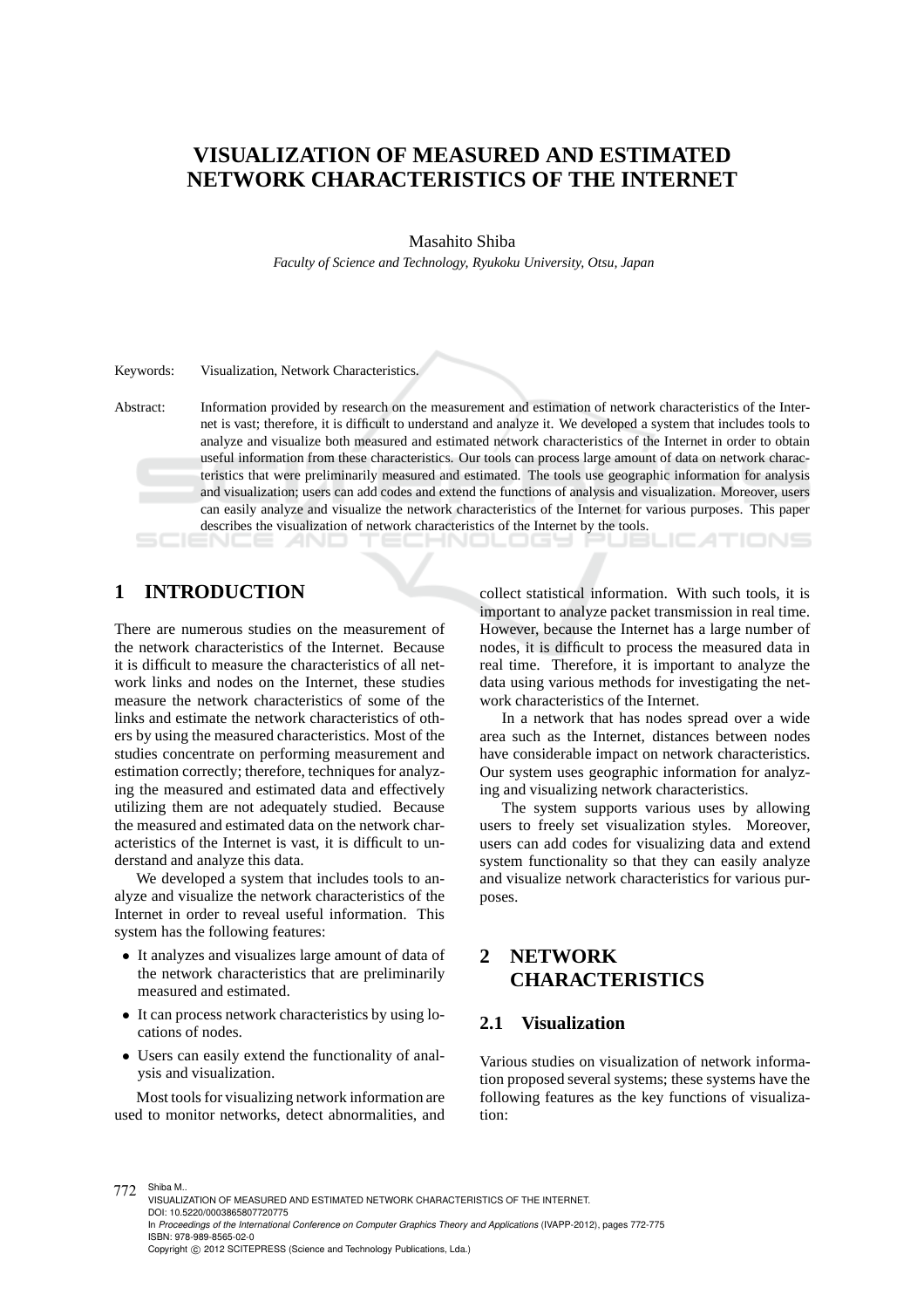- Monitoring network packets and displaying their information in real time.
- Providing statistical graphs of network traffic among nodes.

These features are important and useful for managing networks. However, these features are not well suited for analyzing the characteristics of a network having nodes spread across a wide area such as the Internet. Our proposed system has the following features:

- It supports networks having many nodes physically spread across a wide area.
- It is browser-based and applicable in various environments.
- Its functions are sufficiently flexible, and thus can be used for various purposes.

Because there are many nodes on the Internet, the number of network links among these nodes that need to be managed and analyzed is extremely large. Our system can manage data from a large number of links and can provide graphs of the data pertaining to specific nodes according to user demands. In a widespread network such as the Internet, the locations of nodes are important information. Our system has a function for displaying nodes on a map, thus allowing users to visually understand geographical relationships among the nodes.

Although some existing systems can display network information on a map (Wawrzoniak et al., 2004), their functions do not sufficiently support the analysis of network characteristics. On the other hand, network managers, network researchers, and internet application developers require different information on network characteristics. Assuming them as users, the proposed system has various functions for analyzing network characteristics. The functions of this system include displaying information and providing graphs in various forms; therefore, the system can flexibly support demands of different users as well as can be applied in various desktop and mobile environments.

#### **2.2 S3**

We used the network characteristics data collected by S3 (a scalable sensing service) (Yalagandula et al., 2006) that runs on PlanetLab. S3 is a system for measuring a wide area network; it measures the Internet using the nodes of PlanetLab. In the S3 system, software components called sensor pods run on each node and measure the characteristics of the links among the nodes. Each sensor pod has modules that measure various parameters such as latency, loss, and bandwidth(Sharma et al., 2006; Ribeiro et al., 2003; Strauss et al., 2003; Mahajan et al., 2003). The sensor pods run their modules at appropriate periods and perform the necessary measurement.

All sensor pods work in cooperation, and the information measured by them is collected by the S3 server. In addition, the S3 server estimates network characteristics. For latency, as an example, the S3 system does not measure the latencies of all links; it measures the latencies of only a part of the links and estimates the latencies of other links by using the measured latencies.

# **3 VISUALIZATION**

Because information on the network characteristics measured and estimated by S3 is vast, it is difficult for users to intuitively understand it. In addition, since the network characteristics of the Internet have not been extensively researched, the measured or estimated data are not sufficiently analyzed. Therefore, it is difficult to directly obtain useful information from the measured or estimated data, and the data of the characteristics obtained from existing research are not practically used. As a result, because no effective method has been established to obtain valuable information on network characteristics, it is important to understand the data and reveal whatever valuable information can be obtained. We have developed a system for visualizing the measured and estimated network characteristics of the Internet.

### **3.1 Display on a World Map**

Our system has a database of the network characteristics preliminarily measured or estimated and tools for visualizing them. Figure 1 shows a tool of the system that visualizes the network characteristics on a world map. This tool displays the locations of source and destination nodes and the links between them using Google Maps. This tool has the following features:

- Users can see geographical relationships among nodes.
- Users can select a node and see measured and estimated data on the basis of the selected node.
- Users can use the tools in various environments.

To understand the characteristics of a network in which nodes are spread across a wide area such as the Internet, consideration of node locations is important. This is because the distances between nodes can be exceedingly long and can affect the performance of network links; some of the links are spread across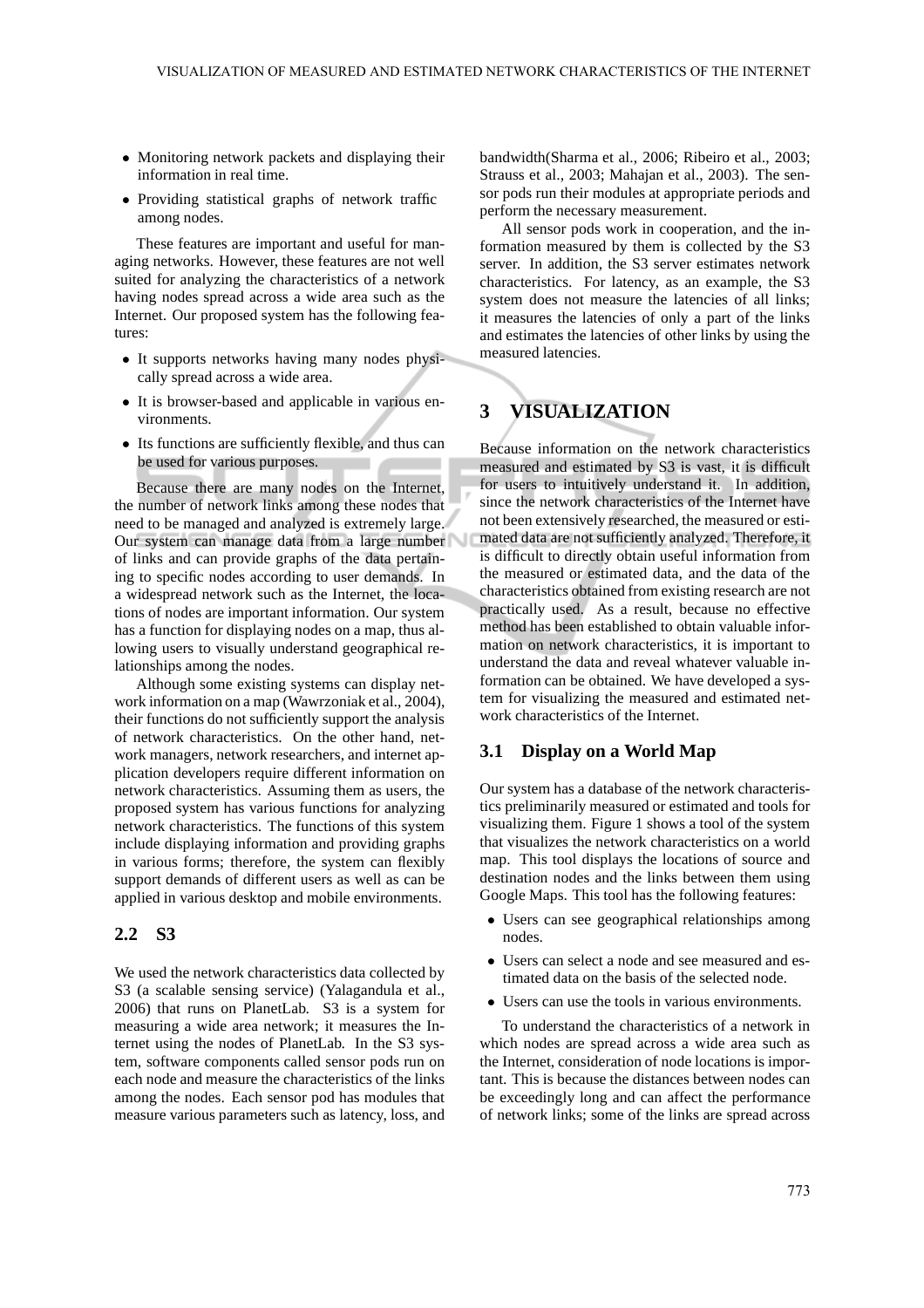

Figure 1: Nodes and links displayed on the world map.

national boundaries and seas. In addition, geographical locations of the nodes should be considered for understanding the measured and estimated characteristics of their links. Our tool enables users to easily see geographical relationships among nodes by displaying the nodes and their links on a world map.

Moreover, this tool can display a table that lists the measured and estimated characteristics of all links of a source node that is specified by a user. The user can sort data with respect to various parameters such as latency or bandwidth, and the tool can display the results of the best links on the map. Owing to this function, users can easily see the measured and estimated characteristics of the links on the basis of specific nodes along with geographic information.

In addition, another advantage of the tool is that it can be run in various environments. The tool is written in JavaScript, and users can run it by using their web browsers. Most of the popular environments have web browsers that can run JavaScript; therefore, users can use the tool in most of the environments. Users can access the web page and the script of the tool from a web server. In addition, the tool gets data of the network characteristics from the web server. Therefore, only web browsers are required to use the tool. Because most environments have web browsers, in most cases, users can run the tool and visualize the network characteristics without any preparation.

## **3.2 Display of More Detailed Information**

We developed another tool for analyzing and visualizing the measured and estimated network characteristics in detail using Squeak. This visualization tool allows users to add codes and extend the functionality of analysis and visualization. The users can easily

add their code by using the environment provided by Squeak. Moreover, because a Squeak plugin enables popular browsers to run Squeak programs, the tools can be run in many environments.

Although the measured and estimated network characteristics of the Internet are valuable for network managers and Internet application developers, they require different parts of these large data in different forms. The tool allows users to freely define the form of displaying the network characteristics and provides application flexibility for various purposes. For example, there are certain types of graphs and tables that can be displayed as units and users can freely arrange them in a window of the tool. These units are called views (Figure 2). Following types of views are available: *System information*, *Node information*, *Histogram of all links*, *Filtered link graph*, *Node list*, *Link table*, *Spiral graph*, *Closest node set graph*, *Grid graph*, *Histogram*, and *Node correlation*.

*System Information* is a view that displays information about the tool and the visualized data such as the number of links measured and estimated and the number of sites and nodes used for measurement. *Node information* displays detailed information about a node such as host name, IP address, and its site.

*Histogram of All Links* is a view that displays a histogram of the measured or estimated network characteristics of the Internet. Because data of all links are displayed, users can see the state and trend of the entire network.

*Filtered Link Graph* is a view that displays the links that satisfy a condition of the network characteristics specified by the user. The links are displayed in a graph and users can easily see the size of the parameters. For example, when *Filtered link graph* draws nodes and links using latency, the nodes are arranged as distances between the nodes in the graph and are proportional to the latencies between the nodes. Users can see these latencies intuitively by examining the lengths of the lines between the nodes.

In addition to displaying information of the entire network, the tool can display the network characteristics of an individual node selected by a user in detail. *Node List* is a view that displays host names of all nodes, and users can easily select a node in this view.

*Link Table* is a view that displays the network characteristics of the links whose source node selected by the user in a tabular form. The user can sort data with respect to latency and bandwidth and can easily see the nodes that have good links with the source node.

*Spiral Graph* is a view that displays the links between a specified source node and the destination nodes that have the best links with the source node in